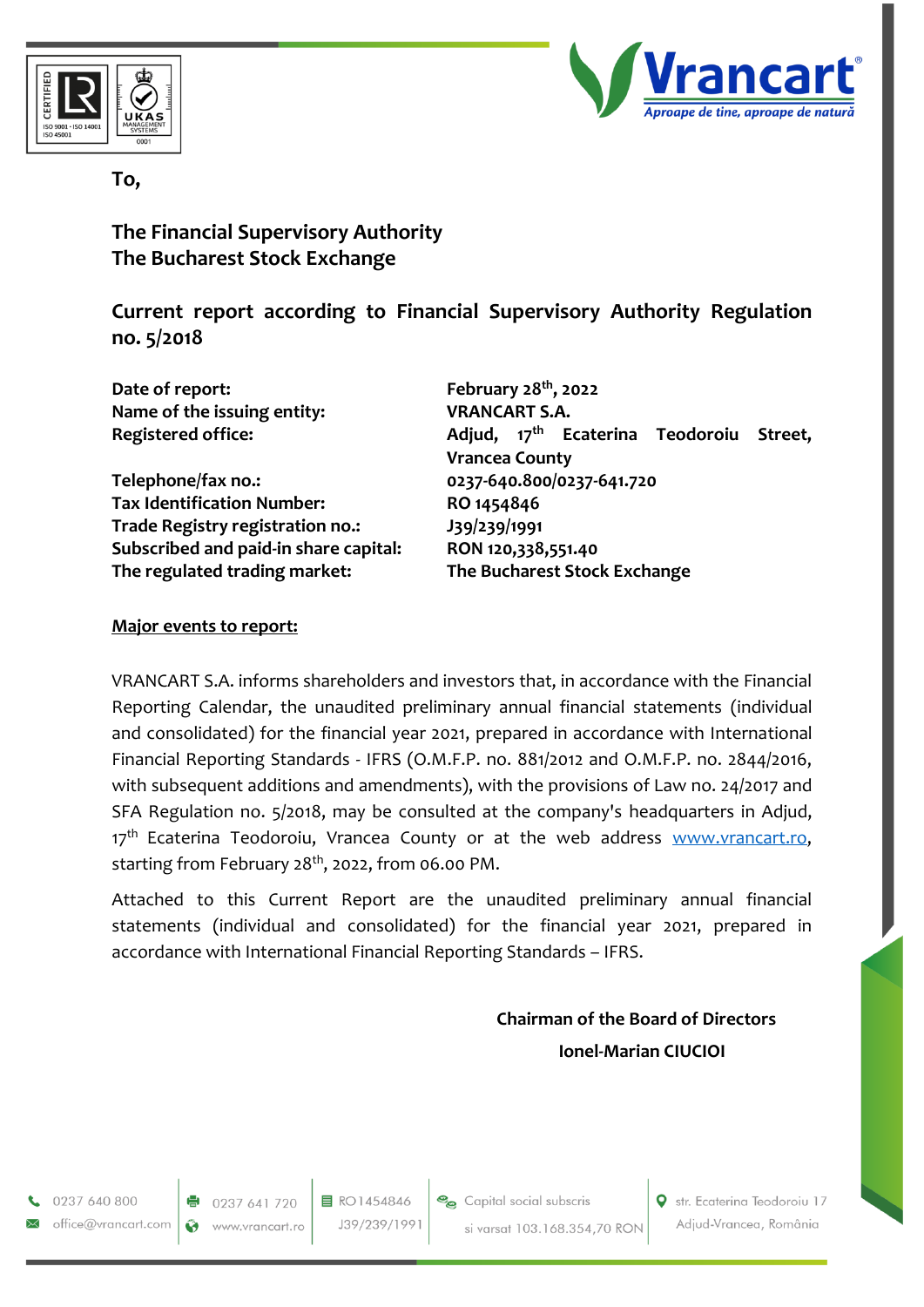



*Translation for information purposes only*

# **VRANCART CONSOLIDATED PRELIMINARY FINANCIAL RESULTS**

# **for the financial year ended on December 31st, 2021**

Note:

The preliminary financial results presented in this document are consolidated results, being reported in accordance with the *Public Finance Ministry Order no. 2844/2016* as subsequently amended, which is in compliance with the *International Financial Reporting Standards (IFRS)* adopted by the European Union.

The consolidated preliminary financial results are not audited, this process being ongoing. As a result, the final and audited financial statements for 2021 may differ from these.

The functional and presentation currency is the Romanian leu (RON).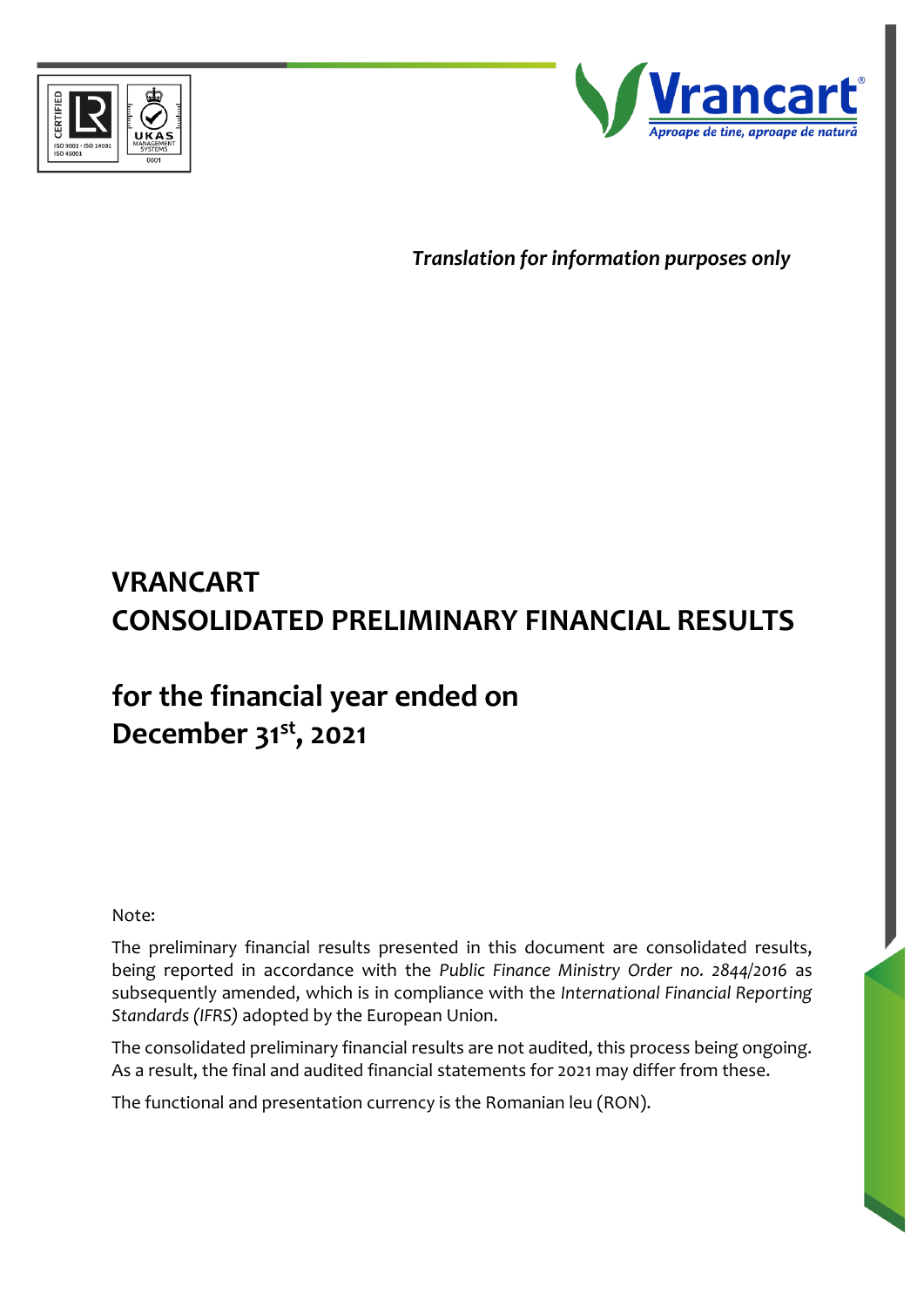# **Content**

| Consolidated statement of financial position               |     |
|------------------------------------------------------------|-----|
| Consolidated situation of the overall result               | 4   |
| Consolidated statement of changes in equity capital        |     |
| Consolidated cash flow statement                           | 6.  |
| Notes to the consolidated preliminary financial statements | 7-9 |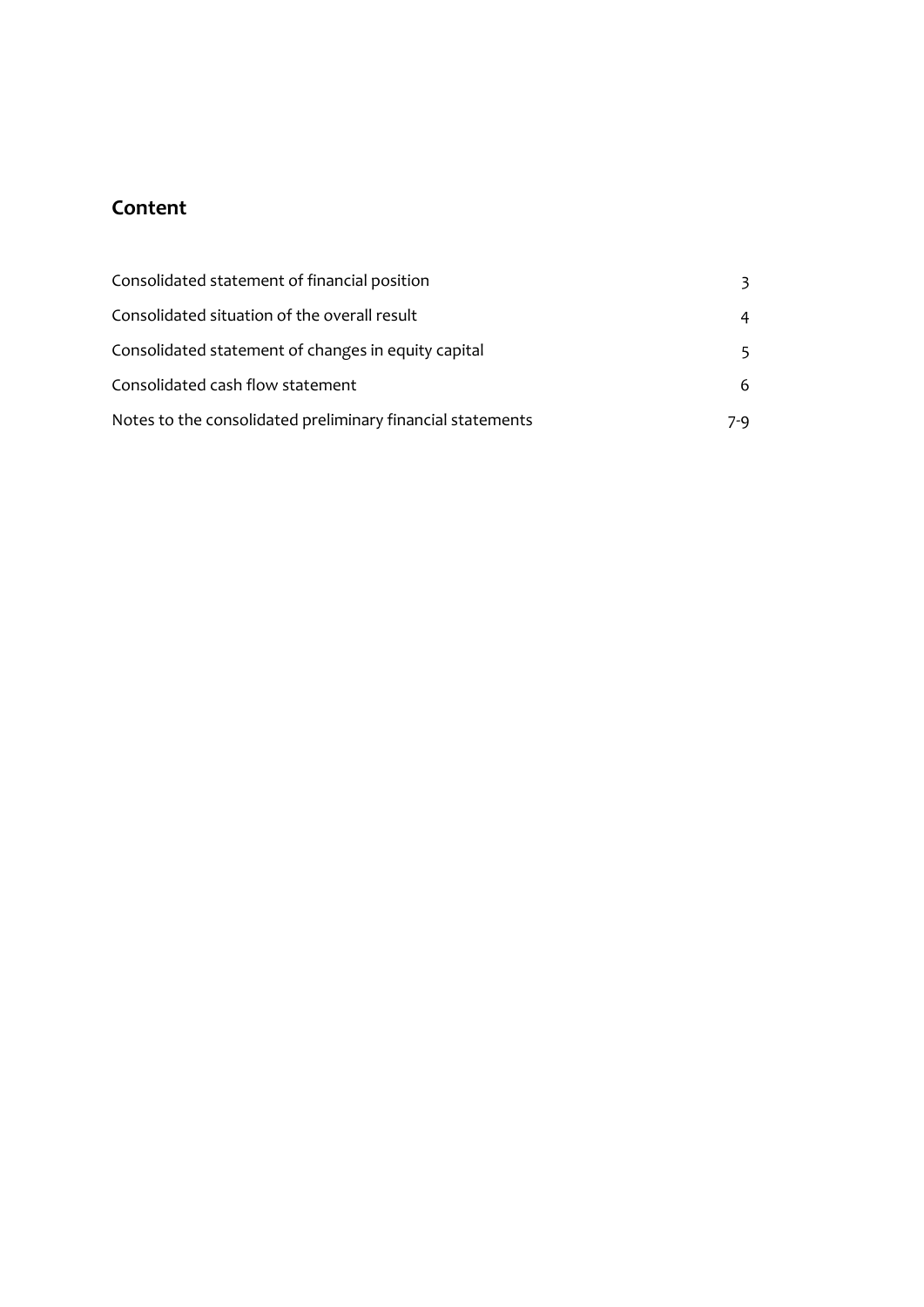#### **Vrancart Consolidated statement of financial position** *as of December 31st, 2021*

*(all the amounts are expressed in RON, unless otherwise stated)*

**December 31st , 2021 December 31st , 2020 ASSETS** Tangible assets 5 338,307,136 315,908,406 Intangible assets 6,788,609 Goodwill 39,594 41,094 Financial assets 8,526,391 8,526,391 8,526,391 **Total non-current assets 352,723,392 331,264,500** Inventories 53,013,513 Trade receivables 71,841,836 Accrued expenses 870,819 Cash and cash equivalents **2,368,775** 5,558,078 Receivables related to current income tax 114,401 Other receivables 1,814,989 1,212,397 **Total current assets 180,448,993 132,496,643 TOTAL ASSETS 533,172,385 463,761,143 EQUITY** Share capital 103,168,355 103,168,355 103,168,355 103,168,355 103,168,355 Reserves 115,500,390 114,957,240 Retained earnings 5,321,734 9,652,131 **Total equity - Parent company 241,185,204 227,777,726** Non-controlling interests (1,021) 281 **Total equity 241,184,183 227,778,007 LIABILITIES** Long-term loans 13 64,405,440 43,766,905 Long-term loans from bond issues 37,949,400 37,627,000 Long-term leasing debts 17,768,484 10,570,722 Advance income 16 10,040,444 12,851,179 Long-term debts to employees 15 and 22,307 422,307 453,855 Debts related to deferred profit tax 5,156,169 5,503,412 Other long-term liabilities **323,422** 645,822 **Total long-term liabilities 136,065,666 111,418,895** Short-term trade liabilities 11 1 1 1 2 39,683,654 Short-term loans 13 65,603,245 66,709,792 Short-term leasing debts 6.6 and 5,864,025 5,864,025 4,011,256 Advance income 2,726,759 2,726,759 2,726,759 2,726,759 2,726,759 2,726,759 2,726,759 2,726,759 2,726,759 2,726 Debts to employees 6.411,426 Debts related to current profit tax  $966,800$ Other debts 12 3,086,767 5,054,554 **Total current liabilities 155,922,536 124,564,241 TOTAL LIABILITIES 291,988,202 235,983,136 TOTAL EQUITY AND LIABILITIES 533,172,385 463,761,143**

Director General Director Financiar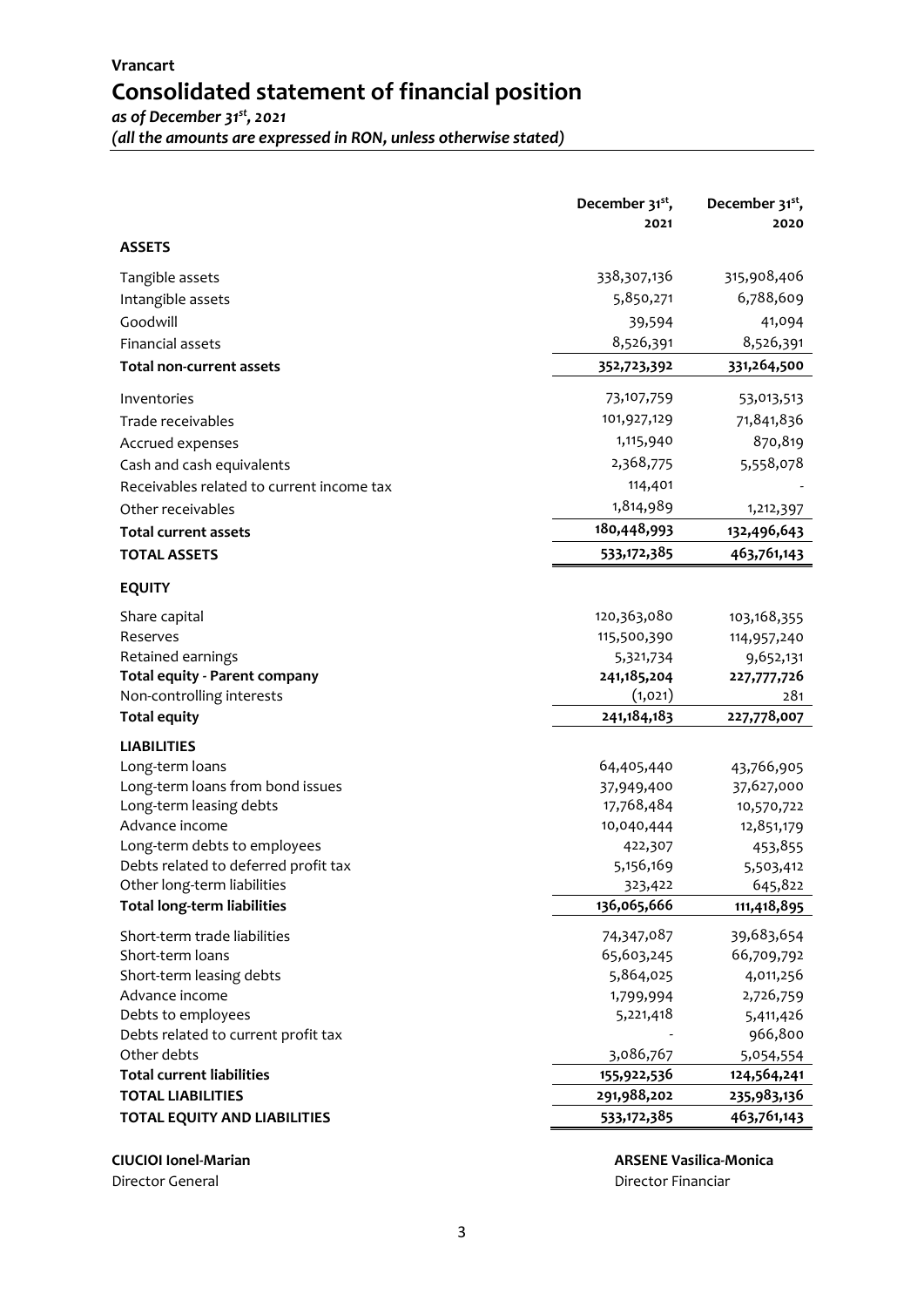|                                                                                        | 2021            | 2020            |
|----------------------------------------------------------------------------------------|-----------------|-----------------|
| Turnover income                                                                        | 453,888,676     | 349,656,944     |
| Other income                                                                           | 8,596,073       | 5,402,360       |
| Change in stocks of finished goods and work in progress                                | 8,824,259       | (7, 569, 998)   |
| Expenditure on raw materials and consumables                                           | (271, 358, 232) | (161, 404, 382) |
| Expenditure on goods                                                                   | (16,052,868)    | (12, 929, 903)  |
| Expenditure on services provided by third parties                                      | (40, 434, 950)  | (27,931,900)    |
| Staff expenditure                                                                      | (82,727,422)    | (71, 963, 147)  |
| Depreciation and impairment of fixed assets                                            | (35, 104, 380)  | (34, 834, 216)  |
| Other expenses                                                                         | (12, 290, 944)  | (13, 725, 893)  |
| <b>Operational result</b>                                                              | 13,340,212      | 24,699,865      |
| Financial income                                                                       | 588,277         | 925             |
| Financial expenses                                                                     | (5,231,162)     | (6,062,153)     |
| Profit / (Loss) before tax                                                             | 8,697,327       | 18,638,637      |
| Income / (expense) with income tax                                                     | (999,051)       | (2,025,331)     |
| Profit/(Loss) for the year                                                             | 7,698,276       | 16,613,306      |
| <b>Related to the Parent Company</b>                                                   | 7,699,597       | 16,613,325      |
| <b>Related to Minority interests</b>                                                   | (1,321)         | (19)            |
| Other comprehensive income                                                             |                 |                 |
| Increases in the revaluation reserve for tangible fixed<br>assets, net of deferred tax |                 |                 |
| TOTAL OVERALL RESULT FOR THE YEAR                                                      | 7,698,276       | 16,613,306      |
| <b>Related to the Parent Company</b>                                                   | 7,699,597       | 16,613,325      |
| <b>Related to Minority interests</b>                                                   | (1,321)         | (19)            |

**CIUCIOI Ionel-Marian ARSENE Vasilica-Monica** Financial Manager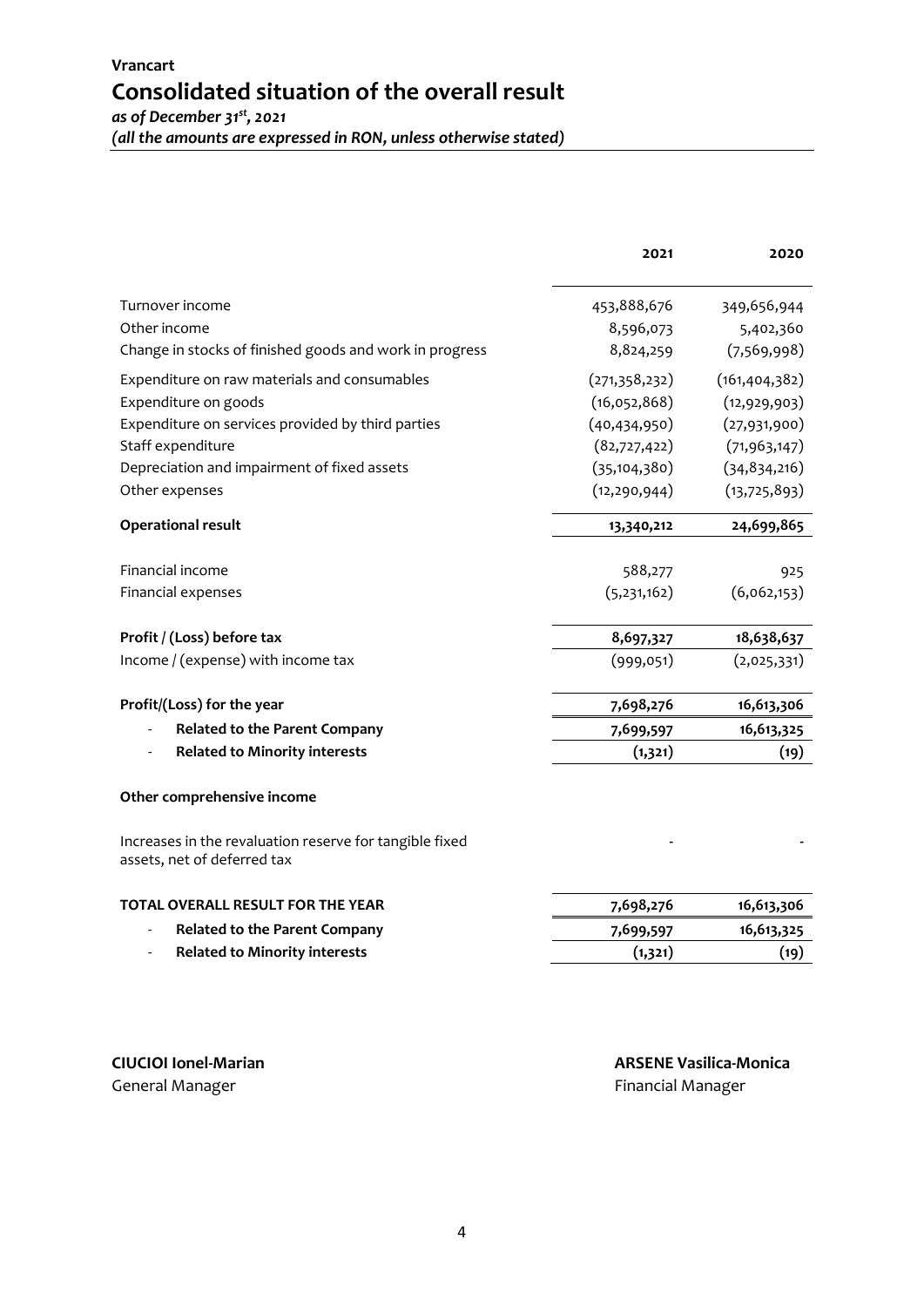### **Vrancart Consolidated statement of changes in equity capital**  *as of December 31st, 2021*

*(all the amounts are expressed in RON, unless otherwise stated)*

|                                                                                                                     | Share capital            | <b>Reserves from</b><br>revaluation of<br>tangible fixed<br>assets | <b>Other reserves</b> |              | Reported result Non-controlling<br>interests | <b>Total equity</b> |
|---------------------------------------------------------------------------------------------------------------------|--------------------------|--------------------------------------------------------------------|-----------------------|--------------|----------------------------------------------|---------------------|
| Balance on January 1 <sup>st</sup> , 2021                                                                           | 103, 168, 355            | 51,668,712                                                         | 63,288,528            | 9,652,131    | 281                                          | 227,778,007         |
| Overall result for the period                                                                                       |                          |                                                                    |                       |              |                                              |                     |
| Net result for the period                                                                                           |                          |                                                                    |                       | 7,699,597    | (1,321)                                      | 7,698,276           |
| Other comprehensive income                                                                                          |                          |                                                                    |                       |              |                                              |                     |
| Capital increase                                                                                                    | 17, 194, 726             |                                                                    |                       |              | $\overline{\phantom{a}}$                     | 17, 194, 726        |
| Allocation from retained earnings                                                                                   |                          |                                                                    | 2,067,605             | (12,719,700) | 19                                           | (10, 652, 076)      |
| Other changes                                                                                                       |                          |                                                                    | 810                   | (96, 612)    |                                              | (95, 802)           |
| Changes in the revaluation reserve for tangible<br>fixed assets, net of deferred tax                                | $\overline{\phantom{a}}$ | (738, 947)                                                         |                       |              |                                              | (738, 947)          |
| Transfer of revaluation reserve to retained<br>earnings following sale/disposal of property,<br>plant and equipment |                          | (786, 317)                                                         |                       | 786,317      |                                              |                     |
| Total other comprehensive income                                                                                    | 17, 194, 726             | (1,525,264)                                                        | 2,068,415             | (12,092,995) | 19                                           | 5,707,901           |
| Total comprehensive income for the period                                                                           | 17, 194, 726             | (1,525,264)                                                        | 2,068,415             | (4,330,398)  | (1,302)                                      | 13,406,177          |
| Balance on December 31 <sup>st</sup> , 2021                                                                         | 120,363,080              | 50,143,448                                                         | 65,356,942            | 5,321,734    | (1, 021)                                     | 241,184,183         |

General Manager Financial Manager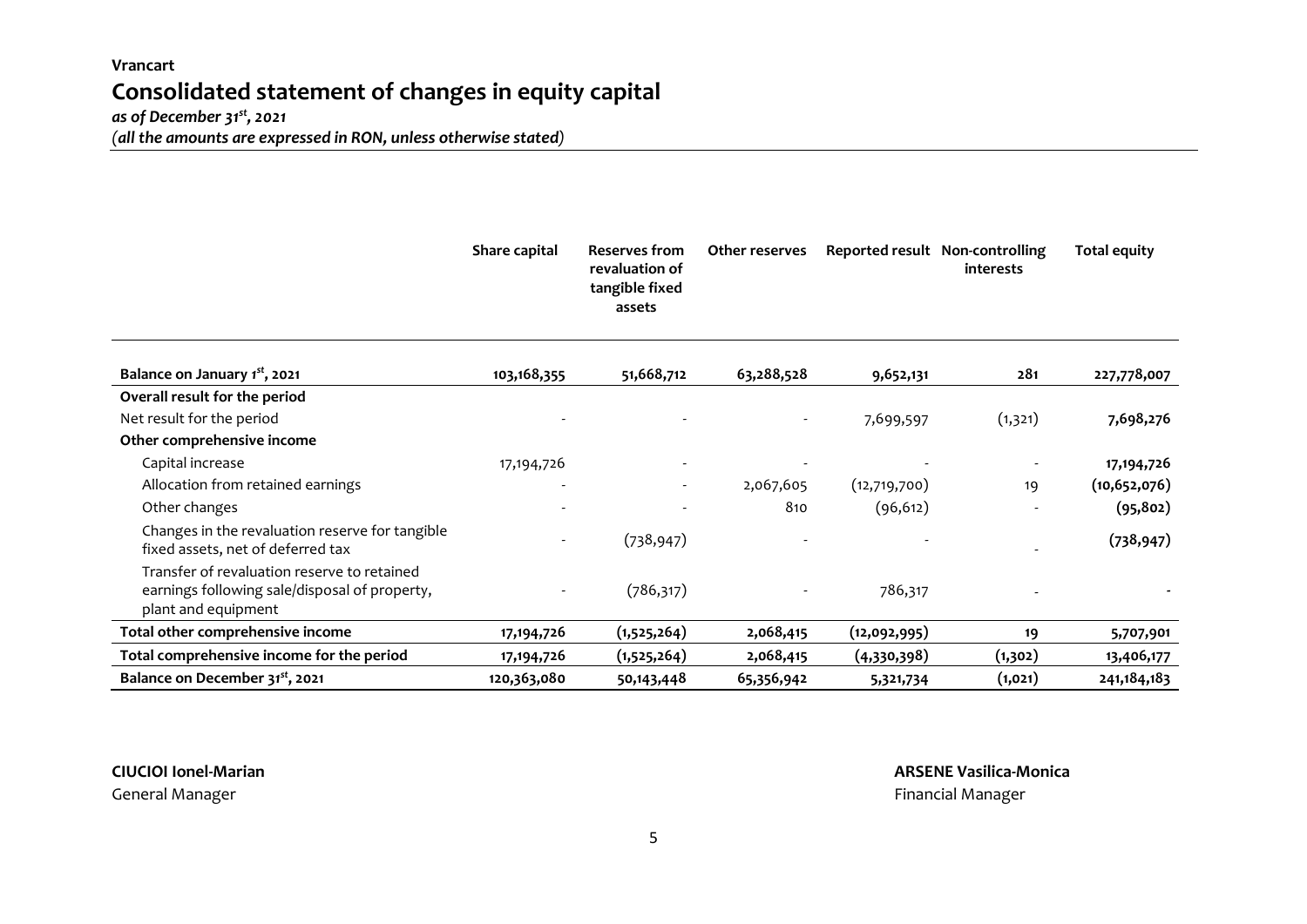| (all the amounts are expressed in RON, unless otherwise stated) |  |
|-----------------------------------------------------------------|--|
|-----------------------------------------------------------------|--|

|                                                                     | 2021            | 2020           |
|---------------------------------------------------------------------|-----------------|----------------|
| Cash flows from operating activities                                |                 |                |
| Collections from customers                                          | 494,782,112     | 400,037,149    |
| Supplier payments                                                   | (343, 291, 206) | (230,364,017)  |
| Payments to employees                                               | (56, 334, 135)  | (46, 401, 229) |
| Payments to the state budget                                        | (62,360,626)    | (55, 125, 576) |
| Income tax paid                                                     | (2,850,515)     | (2,171,302)    |
| Net cash from operating activities                                  | 29,945,630      | 65,975,025     |
| Cash flows from investing activities                                |                 |                |
| Payments for the purchase of fixed assets                           | (47,392,126)    | (39,342,622)   |
| Payments for the acquisition of financial fixed assets              | (2,000,000)     |                |
| Proceeds from the sale of tangible fixed assets                     | 380,648         | 10,282,717     |
| Interest received                                                   | 934             | 400            |
| Net cash from investing activities                                  | (49,010,544)    | (29,059,505)   |
| Cash flows from financing activities                                |                 |                |
| Receipts from loans                                                 | 22,182,446      | 18,582,699     |
| Cash contribution to the company                                    |                 | 300            |
| Shareholder contribution to share capital increase                  | 16,736,768      |                |
| Lease payments                                                      | (5, 813, 819)   | (5,068,315)    |
| Interest paid and loan repayments                                   | (7,392,322)     | (35, 695, 646) |
| Dividends paid                                                      | (9,837,462)     | (11, 661, 645) |
| Net cash from financing activities                                  | 15,875,611      | (33, 842, 607) |
|                                                                     | (3, 189, 303)   | 3,072,913      |
| Net increase/(decrease) in cash and cash equivalents                |                 |                |
| Cash and cash equivalents at the beginning of the<br>financial year | 5,558,078       | 2,485,165      |
| Cash and cash equivalents at the end of the financial<br>year       | 2,368,775       | 5,558,078      |

Director General Director Financiar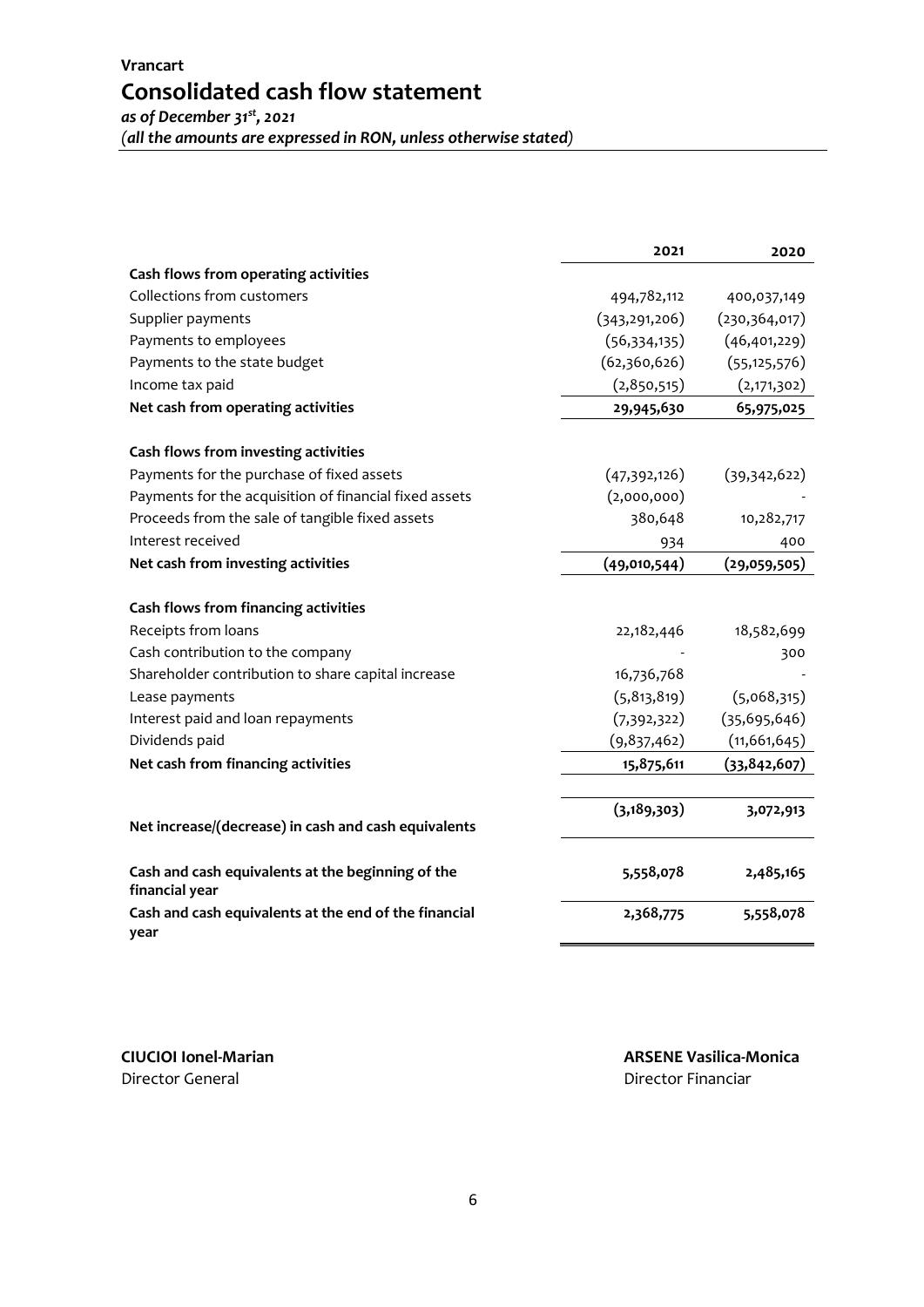# **Vrancart Notes to the preliminary consolidated financial statements** *as of December 31st , 2021*

The Vrancart Group ("the Group") comprises Vrancart, with registered office in Adjud, 17th Ecaterina Teodoroiu, Vrancea county and its subsidiaries Rom Paper ("Subsidiary 1"), with registered office in Brasov, 30th Soseaua Cristianului, Brasov County, Vrancart Recycling ("Subsidiary 2"), with registered office in Adjud, 17th Ecaterina Teodoroiu, Vrancea County and Ecorep Group ("Subsidiary 3"), with registered office in Adjud, 17th Ecaterina Teodoroiu, Vrancea County.

The preliminary consolidated financial statements of the Group for the financial year ending December 31st, 2021 consist of the preliminary financial statements of Vrancart and its subsidiaries, which together form the Group.

| <b>Subsidiary</b>         | <b>Field of activity</b>                         | Holding as of<br>December 31st, | Holding as of<br>December 31st, |
|---------------------------|--------------------------------------------------|---------------------------------|---------------------------------|
|                           |                                                  | 2021                            | 2020                            |
| Rom Paper                 | Manufacture of napkins and<br>sanitary towels    | $100\%$                         | 100%                            |
| <b>Vrancart Recycling</b> | Treatment and disposal of<br>non-hazardous waste | 100%                            | 100%                            |
| Ecorep Group              | Support service activities for<br>enterprises    | 99.60%                          | 99.60%                          |

#### *VRANCART*

Vrancart ("the Company") is a joint stock company operating in Romania in accordance with the provisions of Law 31/1990 on companies.

The Company has its registered office in Adjud, 17 Ecaterina Teodoroiu Street, Vrancea County.

The company has offices in Bucharest, Calimanesti, Ungheni, Iași, Focșani, Ploiești, Botoșani, Sibiu, Constanța, Arad, Brașov, Pitești, Timișoara, Bacău, Cluj, Craiova, Baia Mare, Târgu Mures, Braila and Piatra Neamt.

The Company's core business is the production and marketing of the following products:

- corrugated cardboard,
- packaging and other corrugated board products,
- papers for corrugated board,
- sanitary papers in various assortments.

The Company's shares have been listed on the Bucharest Stock Exchange, Standard category, under the ticker symbol VNC, since July 15th, 2005. The Group publishes its consolidated financial statements o[n www.vrancart.ro](http://www.vrancart.ro/).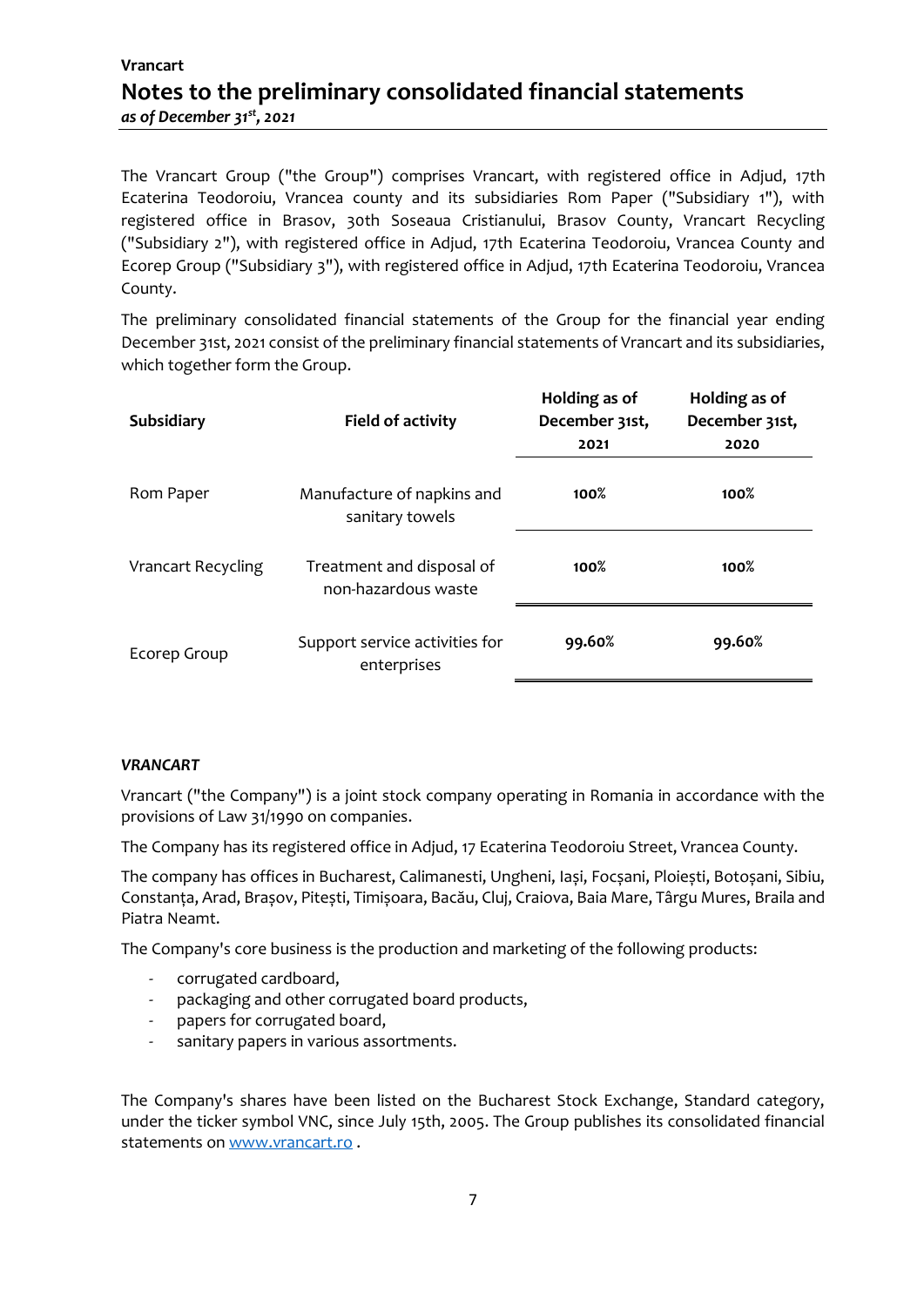# **Vrancart Notes to the preliminary consolidated financial statements** *as of December 31st , 2021*

As of December 31st, 2021, the Company is 75% owned by SIF Banat - Crisana SA, 17% by Paval Holding SRL and 8% by other shareholders.

The records of shares and shareholders are kept in accordance with the law by the Central Depository S.A. Bucharest.

#### *ROM PAPER*

Rom Paper ("Subsidiary 1") was established in 2002 and is a private company with Romanian capital, active in the production of sanitary paper products, such as: table napkins, folded towels, toilet paper, professional rolls, cosmetic towels and boxed towels. The products made are marketed in 7 countries, both in Romania and abroad, through chain stores (hypermarkets, supermarkets, cash and carry) and through distributors.

On January 20th , 2017 the acquisition of the majority stake (70%) of Rom Paper by Vrancart was completed.

As at December 31st, 2021, the Group held 100% of the company's shares, following the acquisition in June 2017 of a further 15% and in June 2018 of the final 15% stake in Rom Paper.

#### *VRANCART RECYCLING*

Vrancart Recycling ("Subsidiary 2") was established in 2020, in August, and is a private company with Romanian capital, with a single partner. The main activity of this subsidiary is the treatment and disposal of non-hazardous waste.

#### *ECOREP GROUP*

Ecorep Group ("Subsidiary 3") was established in 2020, in November, and is a private company with Romanian capital. The main activity of this subsidiary is the provision of services related to the implementation of the Extended Producer Responsibility obligations for environmental targets.

The Group is active in the collection and recycling of non-hazardous waste, in the paper and corrugated board industry, and in the sanitary paper industry.

In 2021, the development of the Vrancart Group (the "Group") was influenced by the aftermath of the ongoing pandemic crisis, which led to bottlenecks in supply chains and, from the third quarter, to price increases in raw materials, materials and commodities and in service and utility tariffs.

Although the Group's activity was negatively impacted, the results achieved during 2021 confirm the Vrancart Group's ability to continue to generate profits and its financial strength.

Compared to the same period last year, the gross profit recorded was RON 7,7 million (vs. RON 18,6 million), current liquidity increased to 1.16 (vs. 1.06), and the Group's debt ratio increased.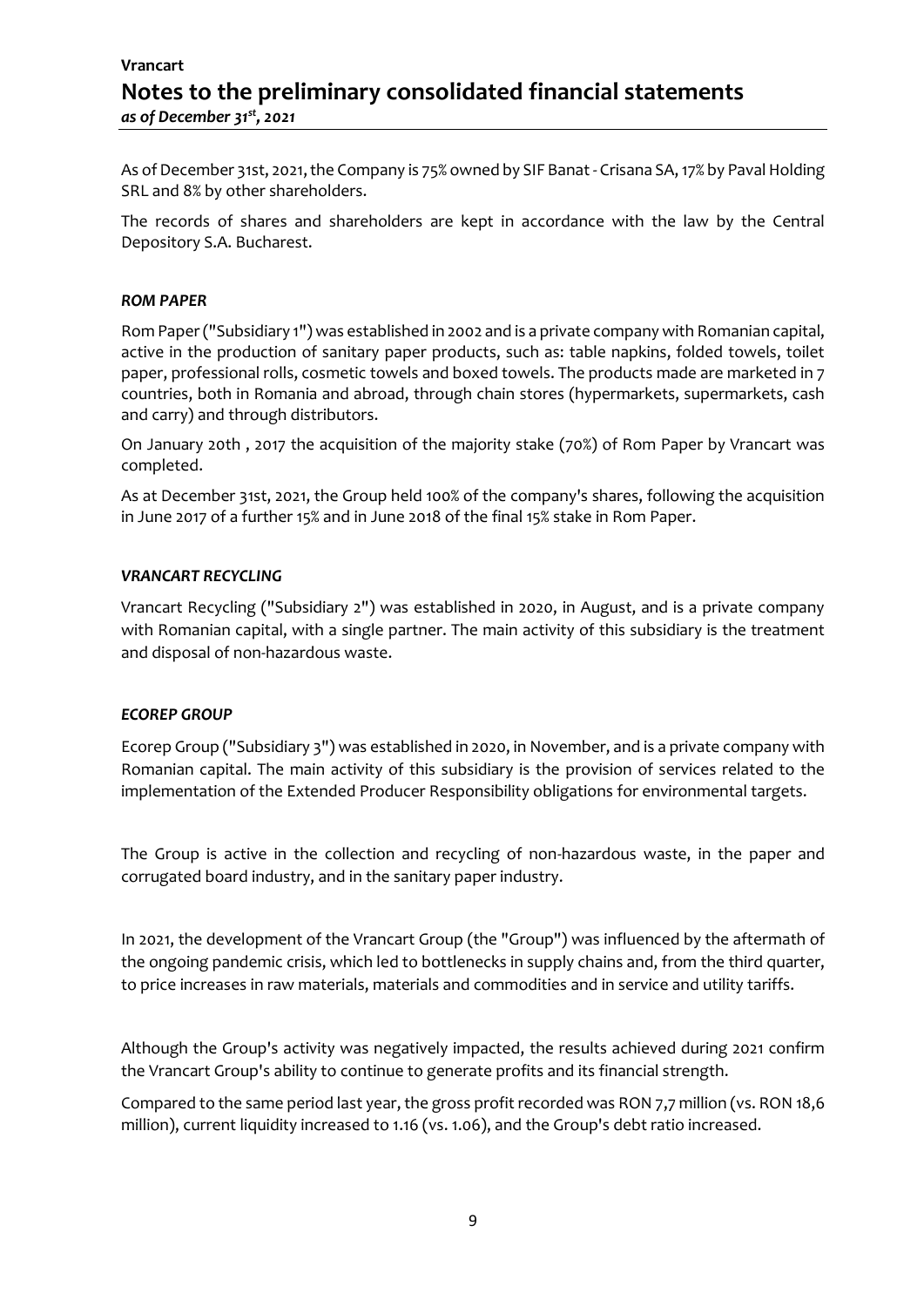# **Vrancart Notes to the preliminary consolidated financial statements** *as of December 31st , 2021*

The balance of cash and cash equivalents recorded as at December 31st, 2021 was positive, i.e. RON 2,368,775. During this period, the Company has managed to manage its treasury efficiently, honouring all its due obligations on time and in full.

#### **General evaluation elements:**

| a) gross accounting result | RON 7.698 thousands   |
|----------------------------|-----------------------|
| b) turnover                | RON 453.888 thousands |
| c) operational costs       | RON 457.968 thousands |

#### **The economic and financial indicators at Group level as at December 31st, 2021 are as follows:**

| Indicator name                     | <b>Method of calculation</b>       | <b>UM</b> | Result         |
|------------------------------------|------------------------------------|-----------|----------------|
| <b>Current liquidity indicator</b> | Current assets/Current liabilities | rap       | 1,16           |
| Debt ratio indicator               | Borrowed capital/Equity100         | $\%$      | $83*$          |
|                                    | Borrowed capital/Capital           | ℅         | $45*$          |
|                                    | employeed x100                     |           |                |
| Rotational speed of customer       | Average customer balance/turnover  | days      | 8 <sub>1</sub> |
| flows                              | turnover x 360                     |           |                |
| Turnover speed of fixed assets     | Turnover/fixed assets              | rap       | 1,29           |

\* Borrowed capital includes lines of credit, short-term and long-term bank loans and borrowings, short-term and long-term lease liabilities and borrowings under bond issues.

General Manager **Financial Manager Financial Manager**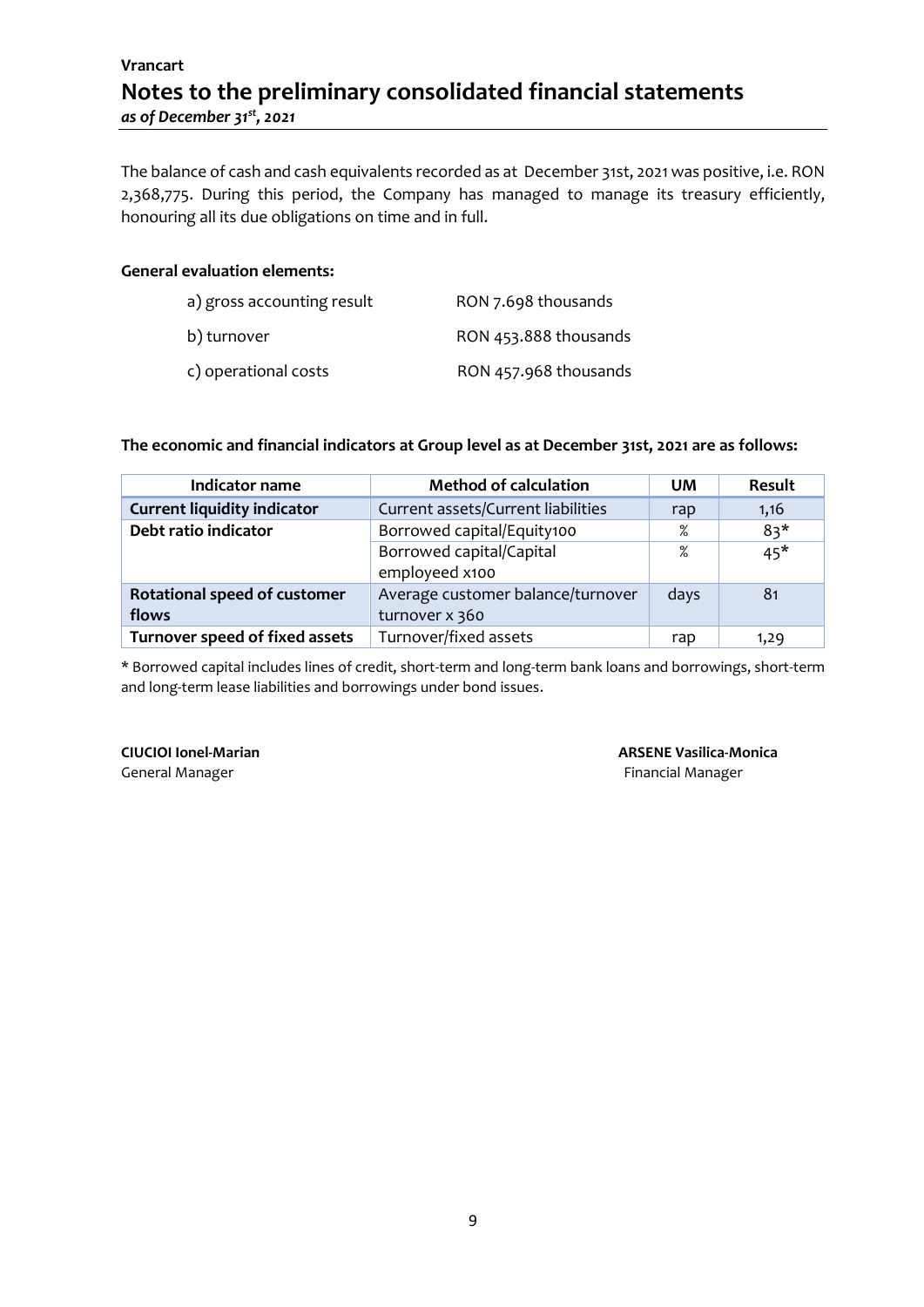



*Translation for information purposes only*

# **VRANCART INDIVIDUAL PRELIMINARY FINANCIAL RESULTS**

for the financial year ended on December 31<sup>st</sup>, 2021

Note:

The preliminary financial results presented in this document are individual results, being reported in accordance with the *Public Finance Ministry Order no. 2844/2016* as subsequently amended, which is in compliance with the *International Financial Reporting Standards (IFRS)* adopted by the European Union.

The individual preliminary financial results are not audited, this process being ongoing. As a result, the final and audited financial statements for 2021 may differ from these.

The functional and presentation currency is the Romanian leu (RON).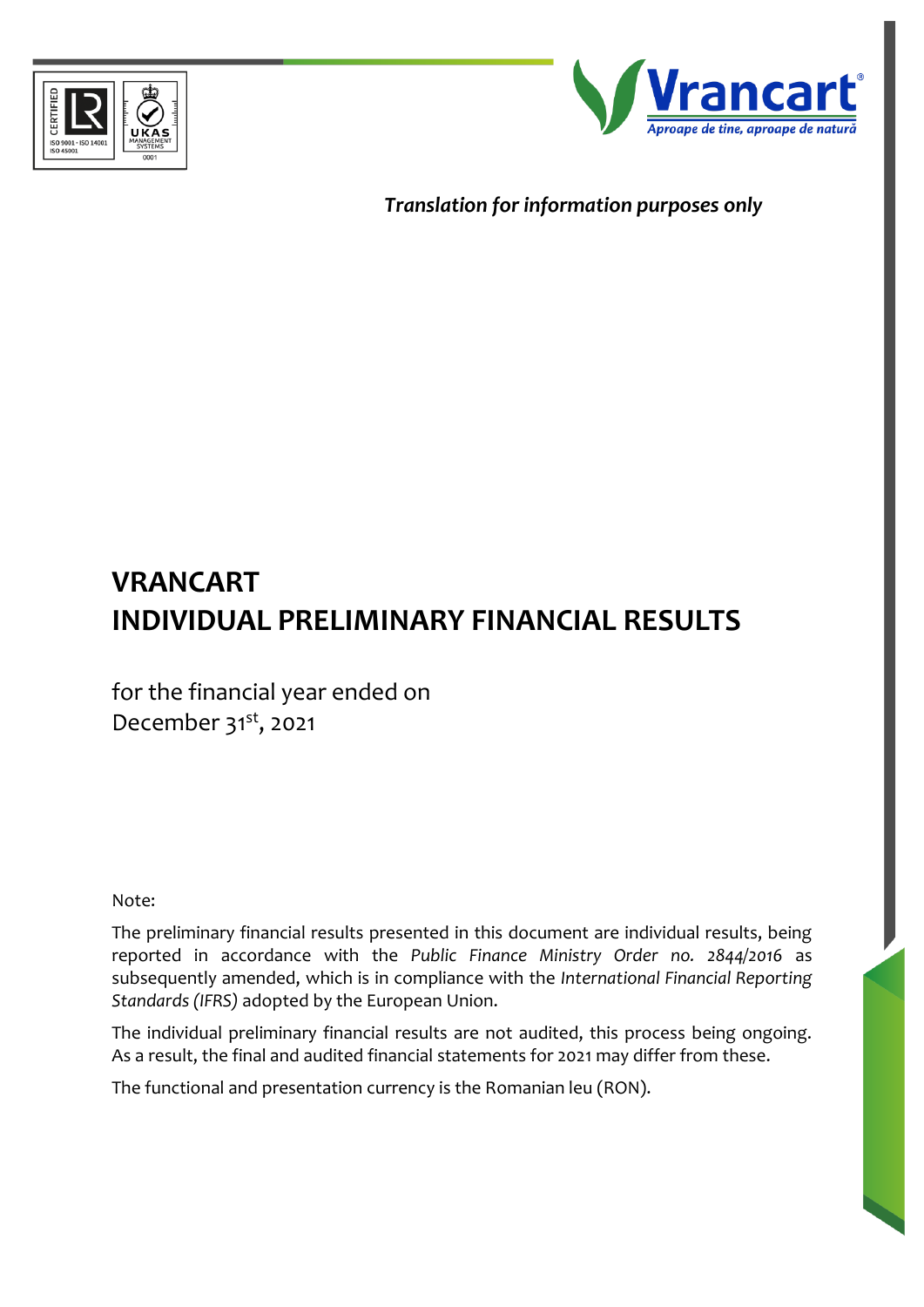# **Content**

| Individual statement of financial position               |     |
|----------------------------------------------------------|-----|
| Individual situation of the overall result               | 4   |
| Individual statement of changes in equity capital        |     |
| Individual cash flow statement                           | 6.  |
| Notes to the preliminary individual financial statements | 7-8 |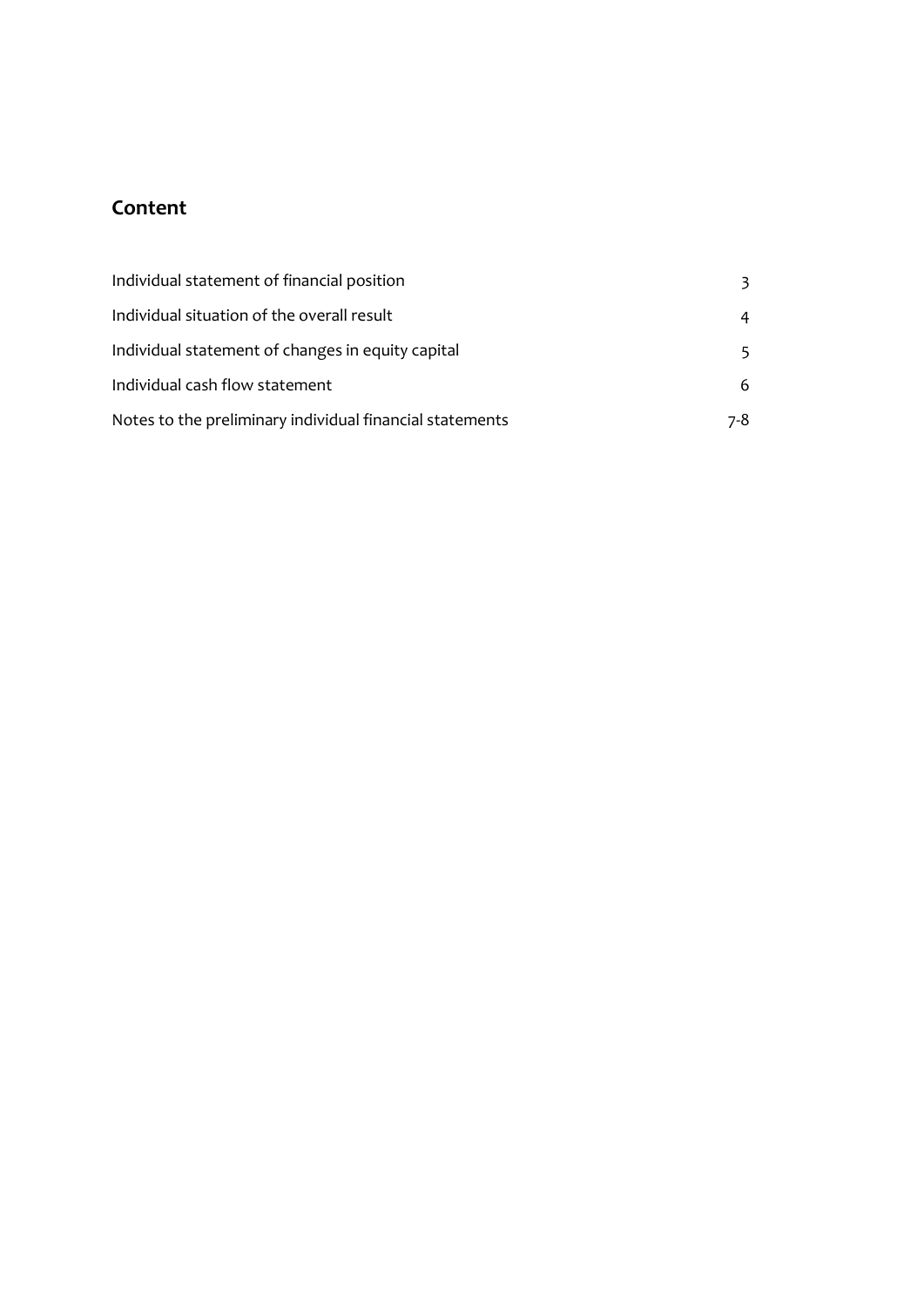# **Vrancart Individual statement of financial position**

*as of December 31st, 2021*

*(all the amounts are expressed in RON, unless otherwise stated)*

|                                                                   | December 31 <sup>st</sup> ,<br>2021 | December 31 <sup>st</sup> ,<br>2020 |
|-------------------------------------------------------------------|-------------------------------------|-------------------------------------|
| <b>ASSETS</b>                                                     |                                     |                                     |
| Tangible assets                                                   | 300,076,410                         | 285,408,521                         |
| Intangible assets                                                 | 1,379,680                           | 1,446,228                           |
| Goodwill                                                          | 3,380,811                           | 3,380,811                           |
| Financial assets                                                  | 45,566,328                          | 29,966,328                          |
| <b>Total non-current assets</b>                                   | 350,403,229                         | 320,201,888                         |
| Inventories                                                       | 59,552,570                          | 42,055,540                          |
| Trade receivables                                                 | 84,112,306                          | 64,666,084                          |
| Accrued expenses                                                  | 517,486                             | 761,374                             |
| Cash and cash equivalents                                         | 1,536,938                           | 4,332,741                           |
| Receivables related to current income tax                         | 83,938                              |                                     |
| Other receivables                                                 | 2,820,729                           | 986,228                             |
| <b>Total current assets</b>                                       | 148,623,967                         | 112,801,967                         |
| <b>TOTAL ASSETS</b>                                               | 499,027,196                         | 433,003,855                         |
| <b>EQUITY</b>                                                     |                                     |                                     |
| Share capital                                                     | 120,363,080                         | 103,168,355                         |
| Reserves                                                          | 116,615,876                         | 115,711,008                         |
| Retained earnings                                                 | 11,245,008                          | 12,387,267                          |
| <b>Total equity</b>                                               | 248,223,964                         | 231,266,630                         |
| <b>LIABILITIES</b>                                                |                                     |                                     |
| Long-term loans                                                   | 47,751,510                          | 43,766,905                          |
| Long-term loans from bond issues                                  | 37,949,400                          | 37,627,000                          |
| Long-term leasing debts                                           | 17,768,484                          | 10,525,739                          |
| Advance income                                                    | 9,454,417                           | 10,627,998                          |
| Long-term debts to employees                                      | 422,307                             | 453,855                             |
| Debts related to deferred profit tax                              | 4,145,666                           | 4,275,495                           |
| Other long-term liabilities<br><b>Total long-term liabilities</b> | 323,422<br>117,815,206              | 645,822                             |
|                                                                   |                                     | 107,922,814                         |
| Short-term trade liabilities                                      | 61,919,951                          | 26,573,457                          |
| Short-term loans                                                  | 54,642,483                          | 50,172,836                          |
| Short-term leasing debts                                          | 5,864,025                           | 4,011,256                           |
| Advance income                                                    | 1,593,218                           | 2,522,385                           |
| Debts to employees                                                | 4,511,986                           | 4,904,713                           |
| Debts related to current profit tax<br>Other debts                |                                     | 960,442                             |
| <b>Total current liabilities</b>                                  | 4,456,363<br>132,988,026            | 4,669,322<br>93,814,411             |
| <b>TOTAL LIABILITIES</b>                                          | 250,803,232                         | 201,737,225                         |
| <b>TOTAL EQUITY AND LIABILITIES</b>                               | 499,027,196                         | 433,003,855                         |
|                                                                   |                                     |                                     |

**CIUCIOI Ionel-Marian ARSENE Vasilica-Monica**

General Manager **Financial Manager Financial Manager Financial Manager**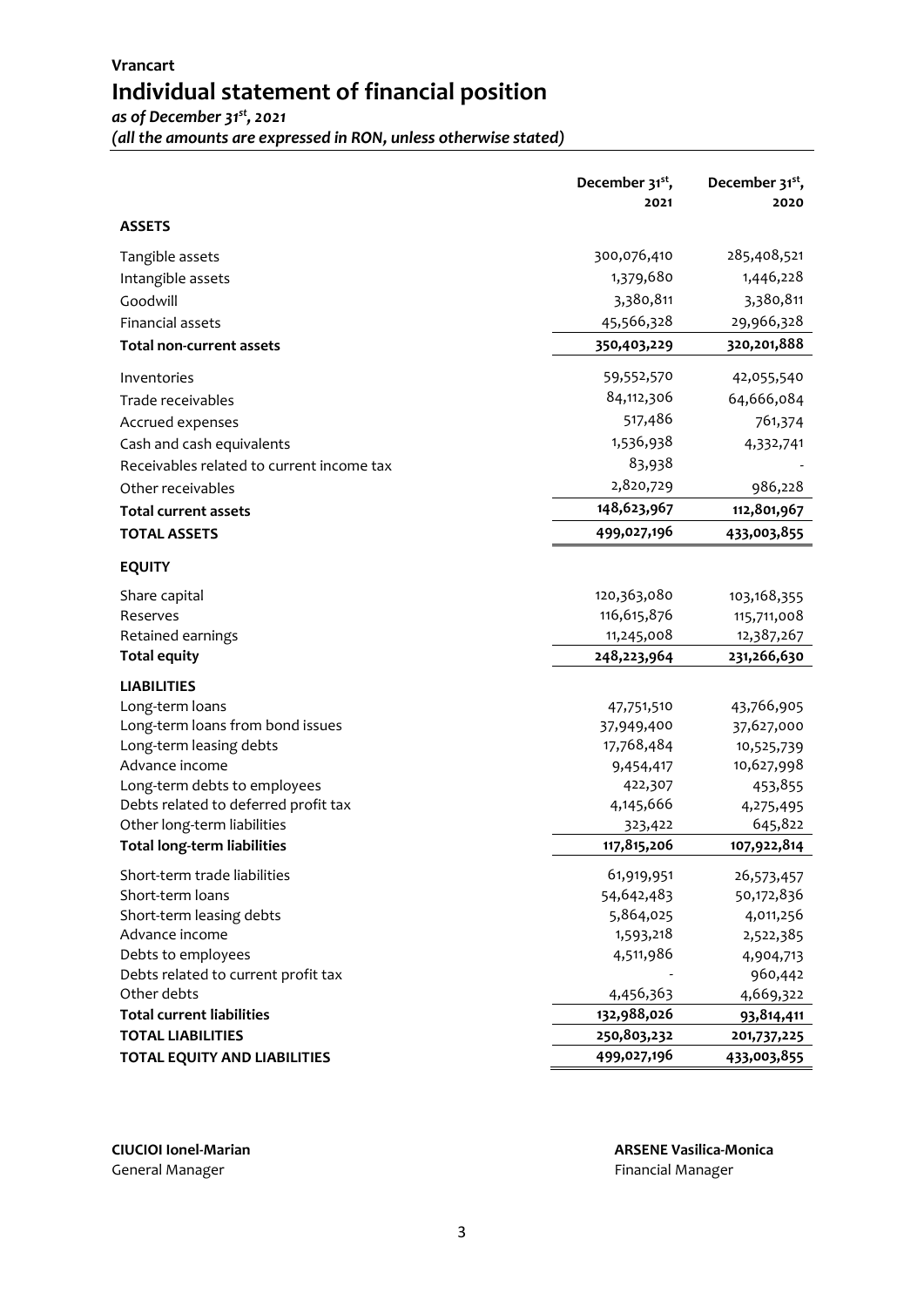|                                                                                        | 2021            | 2020            |
|----------------------------------------------------------------------------------------|-----------------|-----------------|
| Turnover income of which:                                                              | 387,017,600     | 286,476,932     |
| Income from sale of goods                                                              | 21,754,089      | 12,273,022      |
| Other income                                                                           | 6,929,773       | 5,120,006       |
| Change in stocks of finished goods and work in progress                                | 9,525,599       | (7,948,360)     |
| Expenditure on raw materials and consumables                                           | (229, 269, 419) | (124, 223, 310) |
| Expenditure on goods                                                                   | (13,055,876)    | (7,497,067)     |
| Expenditure on services provided by third parties                                      | (34, 634, 513)  | (21,789,796)    |
| Staff expenditure                                                                      | (70, 747, 581)  | (61,989,022)    |
| Depreciation and impairment of fixed assets                                            | (32,086,789)    | (31,795,560)    |
| Other expenses                                                                         | (7,022,112)     | (10, 165, 789)  |
| <b>Operational result</b>                                                              | 16,656,682      | 26,188,032      |
| Financial income                                                                       | 421,246         | 821             |
| Financial expenses                                                                     | (4,611,181)     | (5,422,241)     |
| Profit / (Loss) before tax                                                             | 12,466,747      | 20,766,612      |
| Income / (expense) with income tax                                                     | (1,861,249)     | (2, 233, 002)   |
| Profit/(Loss) for the year                                                             | 10,605,498      | 18,533,610      |
| Other comprehensive income                                                             |                 |                 |
| Increases in the revaluation reserve for tangible fixed<br>assets, net of deferred tax |                 |                 |
| <b>TOTAL OVERALL RESULT FOR THE YEAR</b>                                               | 10,605,498      | 18,533,610      |

General Manager **Financial Manager General Manager Financial Manager**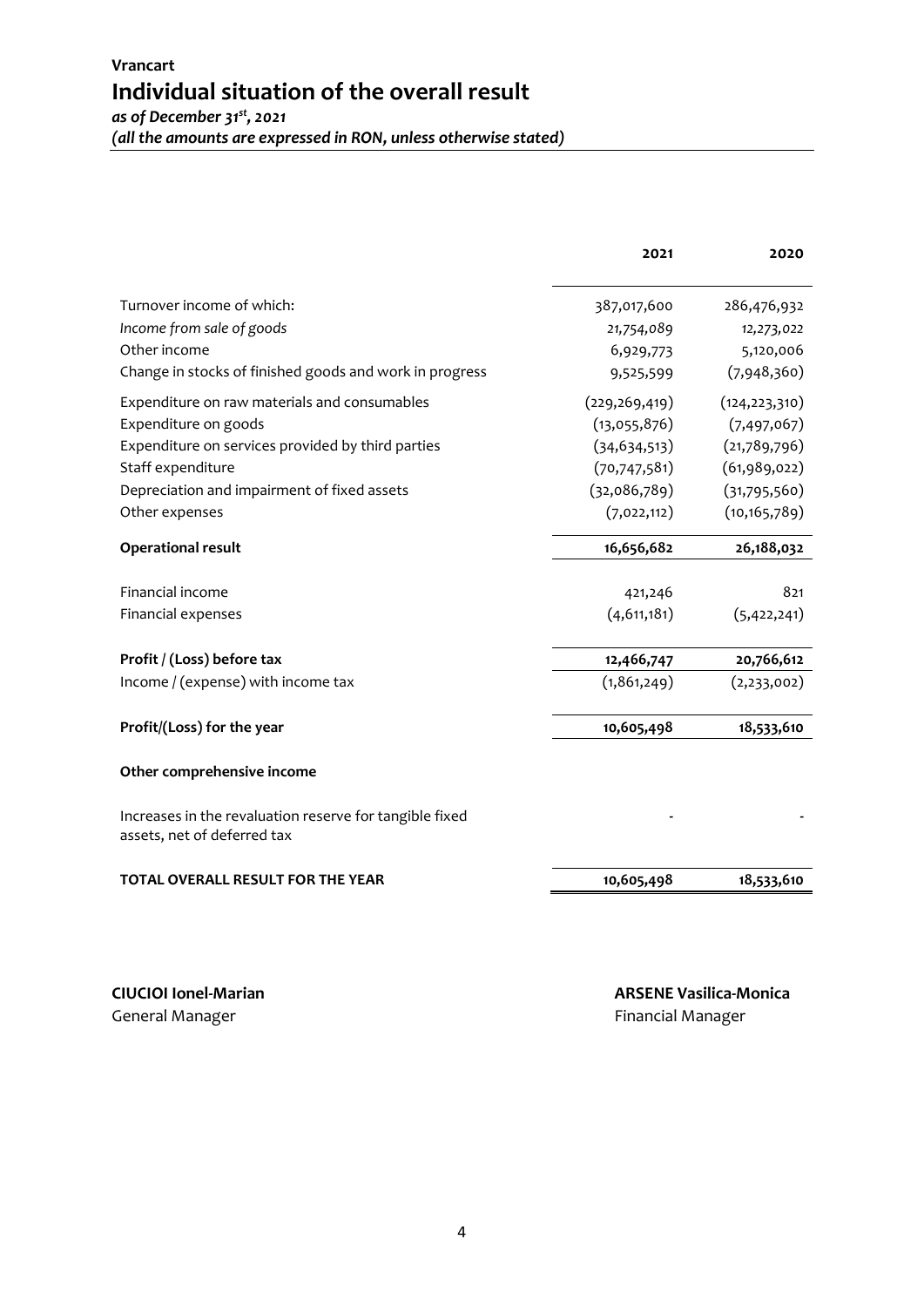### **Vrancart Individual statement of changes in equity capital**  *as of December 31st, 2021*

*(all the amounts are expressed in RON, unless otherwise stated)*

|                                                                                                                     | Share capital | Reserves from<br>revaluation of<br>tangible fixed<br>assets | Other reserves | Reported result | <b>Total equity</b> |
|---------------------------------------------------------------------------------------------------------------------|---------------|-------------------------------------------------------------|----------------|-----------------|---------------------|
| Balance on January 1 <sup>st</sup> , 2021                                                                           | 103,168,355   | 54,712,573                                                  | 60,998,434     | 12,387,268      | 231,266,630         |
| Overall result for the period                                                                                       |               |                                                             |                |                 |                     |
| Net result for the period                                                                                           |               |                                                             |                | 10,605,498      | 10,605,498          |
| Other comprehensive income                                                                                          |               |                                                             |                |                 |                     |
| Capital increase                                                                                                    | 17, 194, 725  |                                                             |                |                 | 17, 194, 725        |
| Allocation from retained earnings                                                                                   |               |                                                             | 2,067,605      | (12,075,746)    | (10,008,141)        |
| Other changes                                                                                                       |               |                                                             | 810            | (96, 612)       | (95, 802)           |
| Changes in the revaluation reserve for tangible fixed<br>assets, net of deferred tax                                |               | (738, 947)                                                  |                |                 | (738, 947)          |
| Transfer of revaluation reserve to retained earnings<br>following sale/disposal of property, plant and<br>equipment |               | (424, 600)                                                  |                | 424,600         |                     |
| Total other comprehensive income                                                                                    | 17, 194, 725  | (1, 163, 547)                                               | 2,068,415      | (11,747,758)    | 6,351,836           |
| Total comprehensive income for the period                                                                           | 17, 194, 725  | (1, 163, 547)                                               | 2,068,415      | (1, 142, 260)   | 16,957,334          |
| Balance on December 31 <sup>st</sup> , 2021                                                                         | 120,363,080   | 53,549,026                                                  | 63,066,849     | 11,245,008      | 248,223,964         |

**CIUCIOI Ionel-Marian ARSENE Vasilica-Monica** General Manager Financial Manager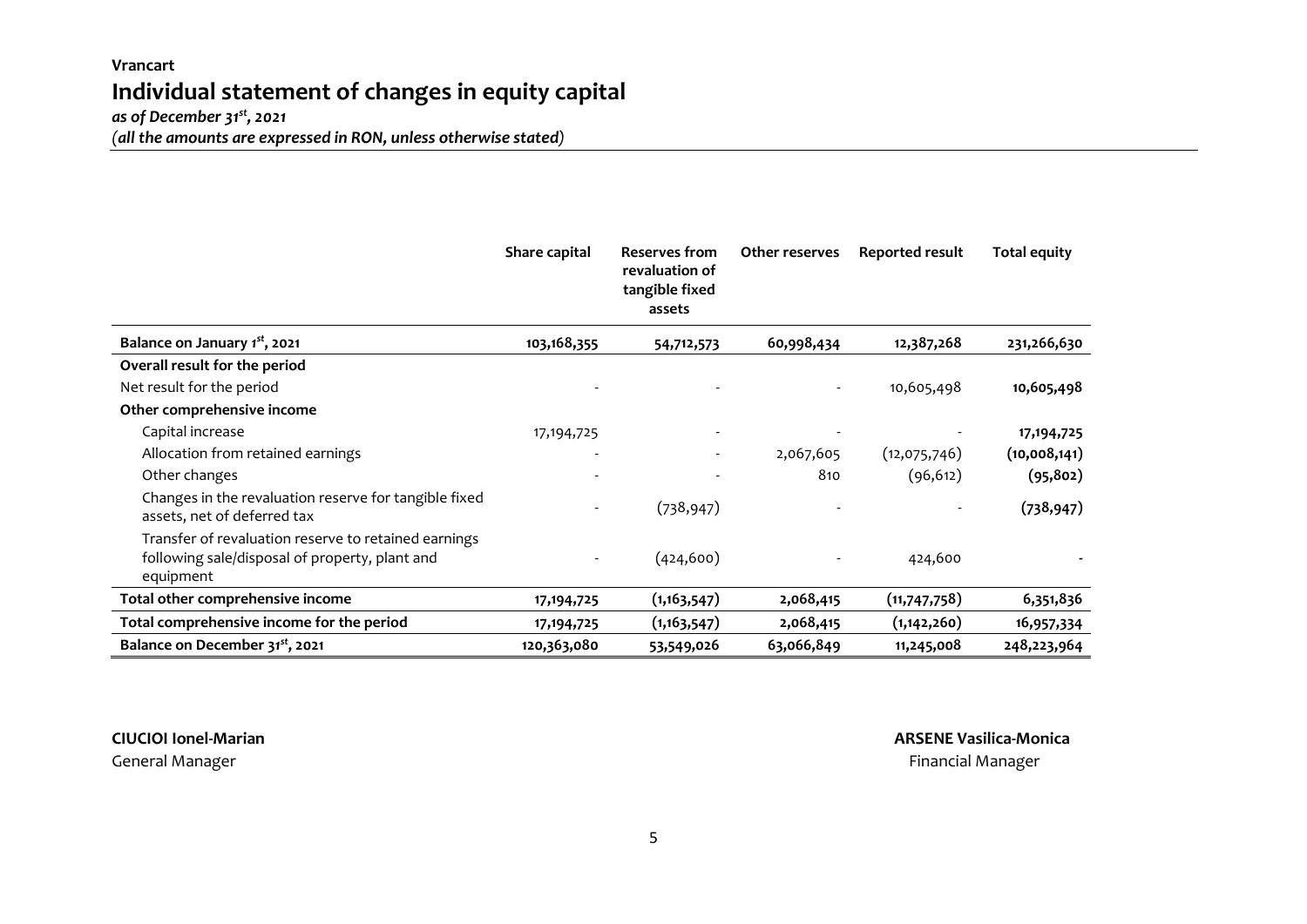**Vrancart Individual cash flow statement** *as of December 31st, 2021*

*(all the amounts are expressed in RON, unless otherwise stated)*

|                                                                     | 2021            | 2020            |
|---------------------------------------------------------------------|-----------------|-----------------|
| Cash flows from operating activities                                |                 |                 |
| Collections from customers                                          | 433,426,416     | 331,173,886     |
| Supplier payments                                                   | (283, 219, 633) | (172, 027, 266) |
| Payments to employees                                               | (49,029,042)    | (40,879,964)    |
| Payments to the state budget                                        | (54, 727, 134)  | (48, 247, 992)  |
| Income tax paid                                                     | (2,813,694)     | (2,074,422)     |
| Net cash from operating activities                                  | 43,636,913      | 67,944,242      |
| Cash flows from investing activities                                |                 |                 |
| Payments for the purchase of fixed assets                           | (34, 883, 285)  | (32,718,920)    |
| Payments for the acquisition of financial fixed assets              | (15,600,000)    | (1,099,600)     |
| Proceeds from the sale of tangible fixed assets                     | 364,446         | 1,578,635       |
| Interest received                                                   | 896             | 296             |
| Net cash from investing activities                                  | (50, 117, 943)  | (32, 239, 589)  |
| Cash flows from financing activities                                |                 |                 |
| Receipts from loans                                                 | 6,400,000       | 13,548,248      |
| Shareholder contribution to share capital increase                  | 16,736,768      |                 |
| Lease payments                                                      | (5, 813, 819)   | (5,069,270)     |
| Interest paid and loan repayments                                   | (3,800,260)     | (30,338,447)    |
| Dividends paid                                                      | (9,837,462)     | (11, 661, 645)  |
| Net cash from financing activities                                  | 3,685,227       | (33,521,114)    |
|                                                                     | (2,795,803)     | 2,183,539       |
| Net increase/(decrease) in cash and cash equivalents                |                 |                 |
| Cash and cash equivalents at the beginning of the<br>financial year | 4,332,741       | 2,149,202       |
| Cash and cash equivalents at the end of the financial<br>year       | 1,536,938       | 4,332,741       |

General Manager **Financial Manager General Manager Financial Manager**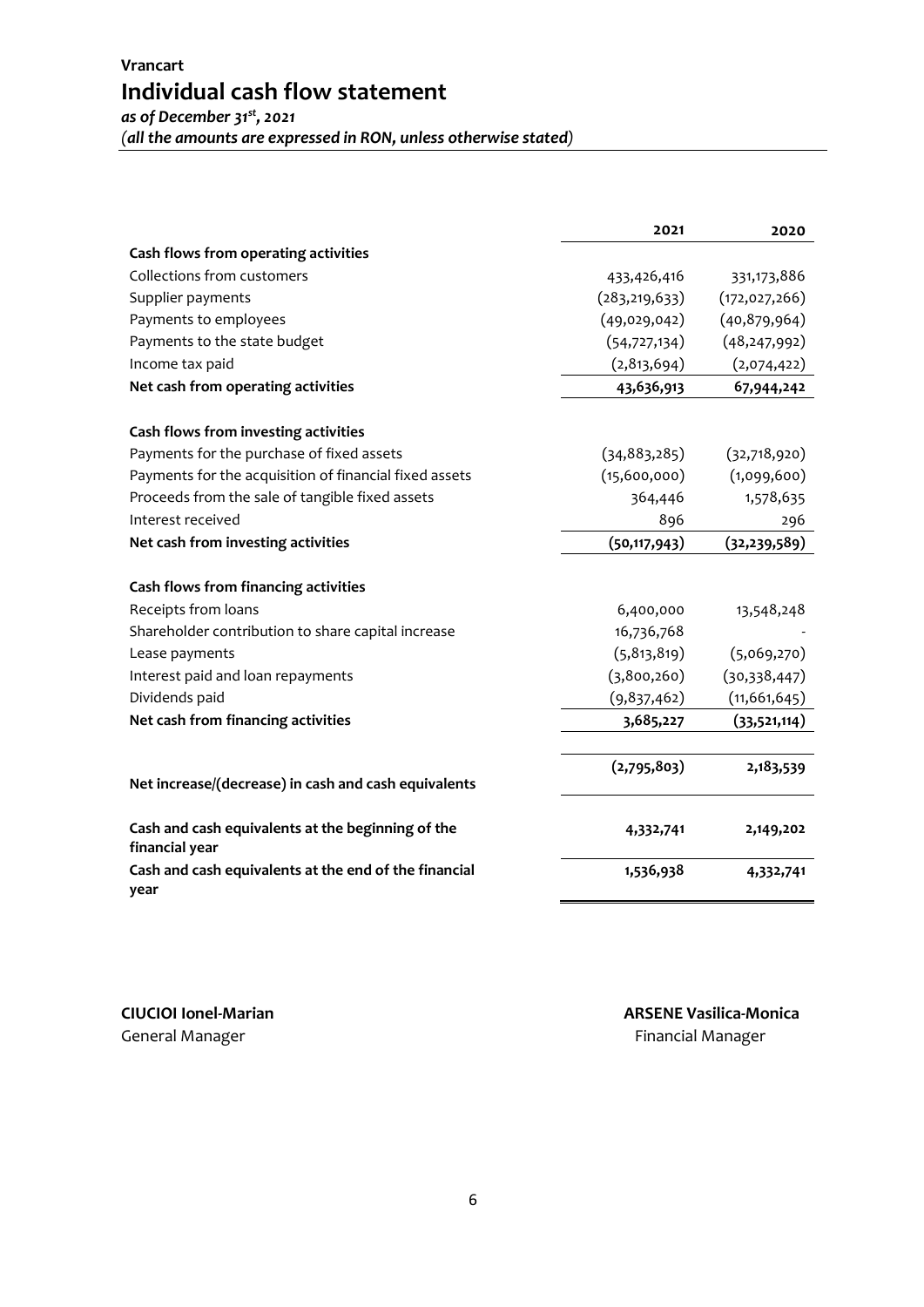# **Vrancart Notes to the preliminary individual financial statements** *as of December 31st , 2021*

Vrancart ("the Company") is a joint stock company operating in Romania in accordance with the provisions of Law 31/1990 on companies.

Vrancart SA is active in the field of non-hazardous waste collection and recycling, in the corrugated paper and board industry, and in the sanitary paper industry.

The company has working points in Bucharest, Calimanesti, Ungheni, Iasi, Focșani, Ploiești, Botoșani, Sibiu, Constanța, Arad, Brașov, Pitești, Timișoara, Bacău, Cluj, Craiova, Baia Mare, Târgu Mures, Braila and Piatra Neamt.

The Company's core business is the production and marketing of the following products:

- corrugated cardboard,
- packaging and other corrugated board products,
- papers for corrugated board,
- sanitary papers in various assortments.

The Company's shares are listed on the Bucharest Stock Exchange, Standard category, with the ticker VNC, since 15 July 2005.

As of 31 December 2021, the Company is owned 75% by SIF Banat - Crisana SA, 17% by Paval Holding SRL and 8% by other shareholders.

The shares and shareholders' records are kept in accordance with the law by S.C. Depozitarul Central S.A. Bucuresti.

In 2021, the development of Vrancart (hereinafter referred to as the "Company") was influenced by the aftermath of the ongoing pandemic crisis, which resulted in supply chain bottlenecks and, as of the third quarter, price increases for raw materials, materials and commodities and service and utility tariffs.

Although the Company's activity was negatively impacted, the results achieved by Vrancart during 2021 confirm the Company's ability to continue to generate profits and its financial strength.

Compared to the same period last year, the gross profit recorded was 12,5 million lei (vs. 20,7 million lei), the current liquidity decreased slightly to 1,12 (vs. 1,20) and the Company's debt ratio increased.

The balance of cash and cash equivalents recorded as at December 31st, 2021 is positive, i.e. 1,536,938 lei. During this period, the Company has managed to manage its treasury efficiently, honouring all its due obligations on time and in full.

#### **General evaluation elements:**

| a) gross accounting result | RON 12,467 thousand  |
|----------------------------|----------------------|
| b) turnover                | RON 387,017 thousand |
| c) operating costs         | RON 386,816 thousand |